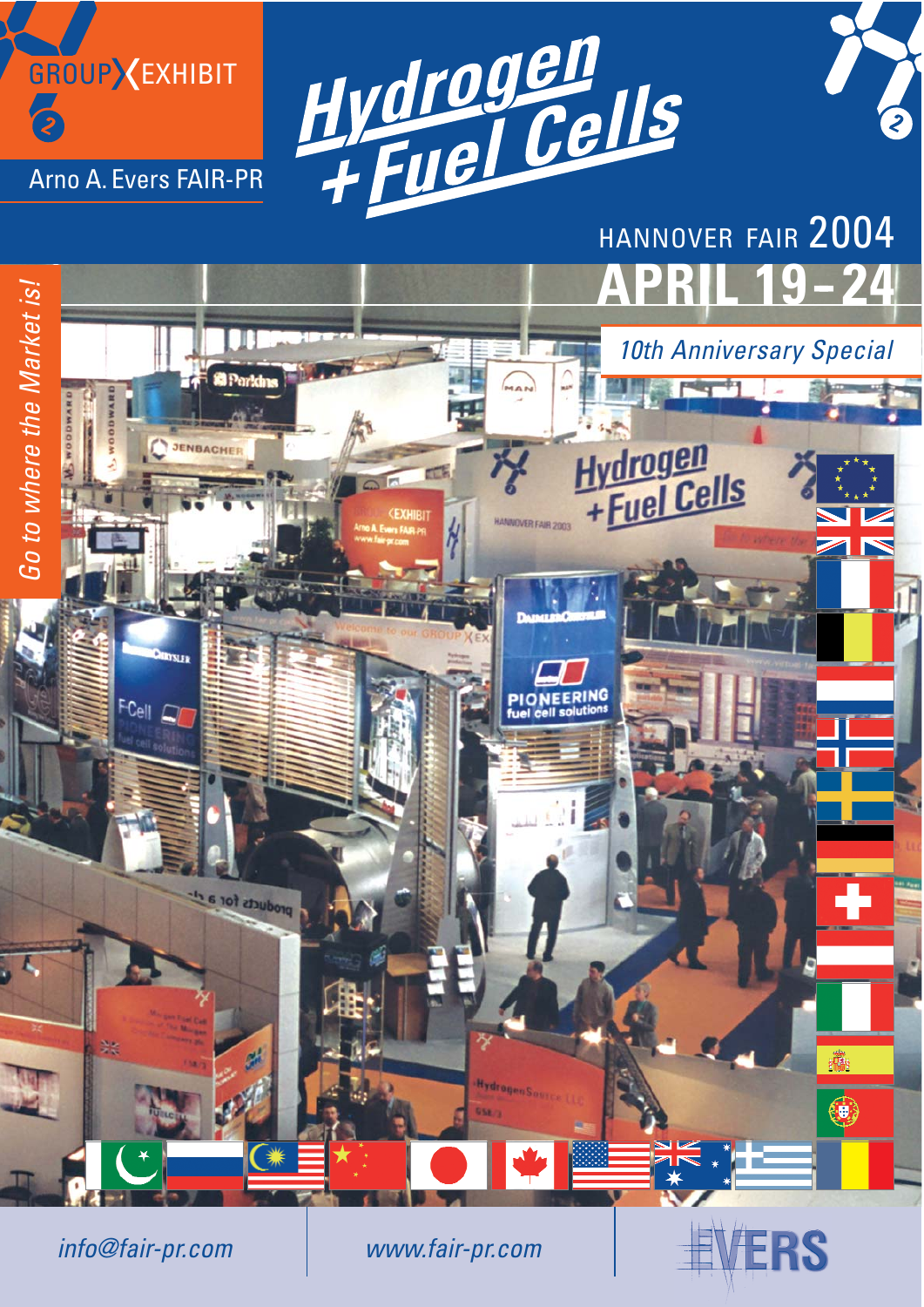# GROUPXEXHIBIT



power to change th

 $IGen^{\circ}$ 

"The amazing growth of the H2/FC Group Exhibit over the past decade proves that Hydrogen and Fuel Cells are no longer a pipe dream. Today, our international exhibitors represent a growing industry with groundbreaking technologies, feasible solutions and actual products and services. The 114 companies from 24 countries exhibiting in 2004 are the real life manifestation of what politicians only talk about. This is the exhibit where words turn into actions."

Arno A. Evers, Owner and Operator Group Exhibit Hydrogen + Fuel Cells at the annual HANNOVER FAIR since 1995

**ENIDATECH** 



Tel: +49-(0)8151-998 92-3 Fax: +49-(0) 8151- 998 92- 43 E-mail: info@ fair-pr.com



**The Common Second Second Second Second** 

storage transportation

**GROUP X EXHIBIT** 

Hydrogen

production

### Arno A. Evers FAIR-PR

Group Exhibits on Hydrogen + Fuel Cells at the HANNOVER FAIR 1995 - 2003 ... more to come.

**Mum** 

ogen

Generation<br>of electricity

rel Cells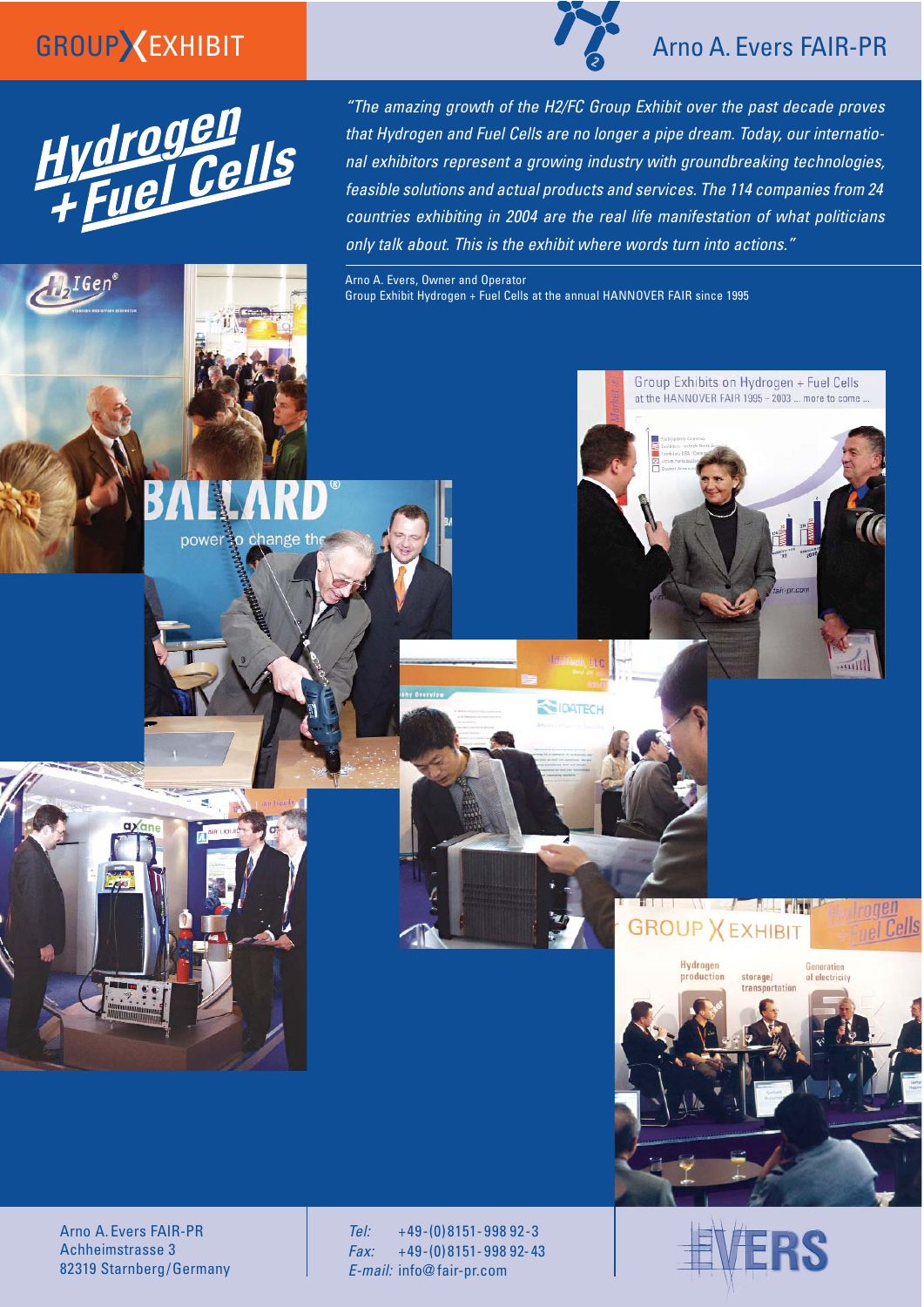#### EXHIBITOR OVERVIEW



### HANNOVER FAIR 2004

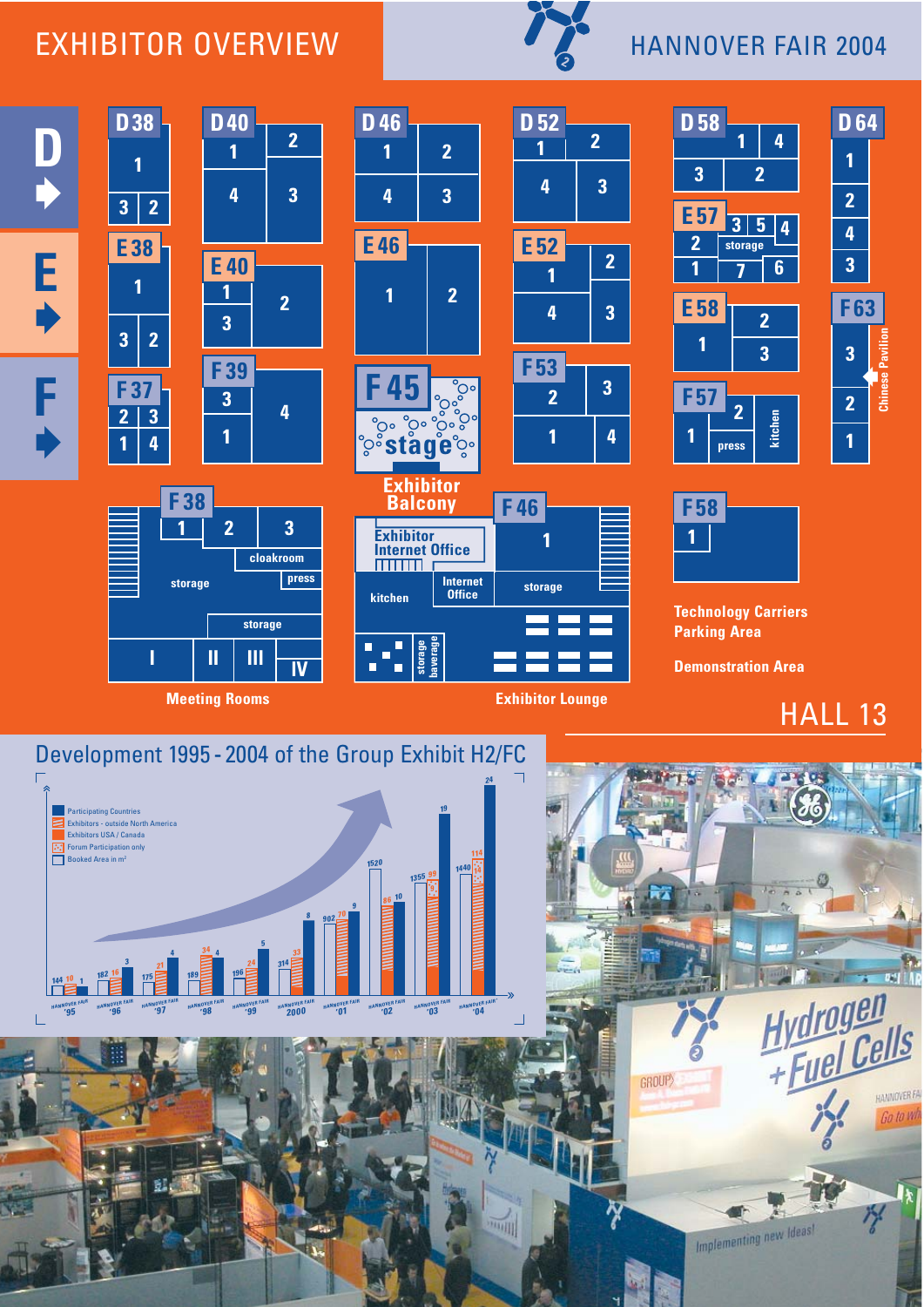# EXHIBITOR LIST

| <b>Company</b>                                                                                              | <b>Booth No</b>    |
|-------------------------------------------------------------------------------------------------------------|--------------------|
| 3M<br>St Paul, MN, USA                                                                                      | E40/1              |
| <b>3P-Energy GmbH</b>                                                                                       | F58/1              |
| Schwerin, Germany<br><b>AccaGen SA</b>                                                                      | D 64/2             |
| Canobbio, Switzerland<br><b>Airbus Deutschland GmbH</b>                                                     | F53/1              |
| Hamburg, Germany<br><b>AIR Fertigung-Technologie GmbH</b>                                                   | F58/1              |
| Hohen Luckow, Germany<br><b>Air Liquide</b>                                                                 | E38/1              |
| Paris, France<br><b>ALPHEA</b>                                                                              | E38/3              |
| Forbach, France<br><b>APPICE Spanish Fuel Cell Association</b>                                              | E57/5              |
| <b>Madrid, Spain</b><br><b>Arbin Instruments</b>                                                            | E52/2              |
| College Station, TX, USA<br><b>Arcotronics Fuel Cells srl</b>                                               | F37/4              |
| Sasso Marconi (BO), Italy<br><b>AREVA</b>                                                                   | D 58/1             |
| Paris, France<br><b>Axane Fuel Cell Systems</b>                                                             | E38/1              |
| Sassenage, France<br><b>Ballard Power Systems Inc.</b>                                                      | E40/2              |
| Burnaby, BC, Canada<br><b>Ballast Nedam IPM</b>                                                             | F38/3              |
| Leerdam, The Netherlands<br><b>BWT AG</b>                                                                   | F38/1              |
| Mondsee, Austria                                                                                            |                    |
| <b>Cabot Superior MicroPowders</b><br>Albuquerque, NM, USA                                                  | D <sub>58</sub> /3 |
| <b>CEA - Nouvelles Technologies</b><br>de l'Energie<br>Fontenay aux Roses, France                           | E52/3              |
| <b>Celanese Ventures GmbH</b><br>Frankfurt am Main, Germany                                                 | D 52/1             |
| <b>Ceramic Fuel Cells Limited</b><br>Noble Park, Victoria, Australia                                        | D 40/2             |
| <b>Chinese Pavilion</b>                                                                                     | F63/3              |
| <b>Dana Corporation</b><br>Rochester Hills, MI, USA                                                         | F57/1              |
| <b>Deutsches Zentrum fuer Luft- und</b><br>Raumfahrt e.V. (DLR) / Institut fuer<br>Technische Thermodynamik | F53/1              |
| Stuttgart, Germany<br>Ecole Nationale d'Ingénieurs de Metz<br>Metz, France                                  | E38/3              |
| <b>ElectroChem, Inc.</b>                                                                                    | F37/3              |
| Woburn, MA, USA<br><b>European Hydrogen Association (EHA)</b>                                               | F37/2              |
| <b>Brussels, Belgium</b><br>eVionyx, Inc                                                                    | D40/1              |
| Hawthorne, NY, USA<br>eVionyx Taiwan                                                                        | D40/1              |
| Taipei City, Taiwan, R.O.C.<br><b>FH Wiesbaden</b>                                                          | D38/1              |
| Wiesbaden, Germany<br><b>Forbach Porte de France -</b>                                                      | E38/3              |
| <b>Communauté d'Agglomération</b><br>Forbach, France                                                        |                    |
| <b>ForschungsAllianz BrennstoffZellen</b><br><b>Baden-Wuerttemberg</b>                                      | F53/4              |
| <b>Stuttgart, Germany</b><br><b>Forschungszentrum Juelich GmbH</b>                                          | F53/2              |
| Juelich, Germany<br><b>Forschungszentrum Karlsruhe GmbH</b>                                                 | F53/3              |
| Eggenstein-Leopoldshafen, Germany<br><b>Fraunhofer Institute for Chemical</b><br><b>Technology ICT</b>      | F46/1              |
| Pfinztal (Berghausen), Germany<br><b>Fraunhofer Institute for Physical</b>                                  | F46/1              |
| <b>Measurement Techniques IPM</b><br>Freiburg, Germany                                                      |                    |
| <b>Fraunhofer Institute for</b><br><b>Production Technology IPT</b><br>Aachen, Germany                      | F46/1              |
| <b>Fraunhofer Institute for Solar</b><br><b>Energy Systems ISE</b><br>Freiburg, Germany                     | F46/1              |
| <b>Fuel Cell Test and Evaluation Center</b><br>(FCTec)<br>Johnstown, PA, USA                                | D 58/2             |
| <b>Fuel Cells UK</b><br>Thorpe Waterville, Northants, UK                                                    | F57/2              |
| <b>FuelCon AG</b><br>Magdeburg-Barleben, Germany                                                            | F38/2              |

|         | <b>FuMA-Tech GmbH</b><br>St. Ingbert / Saar, Germany                                            | F38/1              |
|---------|-------------------------------------------------------------------------------------------------|--------------------|
|         | <b>Fuyuan Century Fuel Cell Power Co. Ltd.</b><br>Beijing, P.R. China                           | D64/3              |
|         | <b>Gaskatel GmbH</b><br>Kassel, Germany                                                         | D38/1              |
|         | <b>German Hydrogen Association (DWV)</b><br><b>Berlin, Germany</b>                              | F37/2              |
|         | <b>W.L. Gore &amp; Associates GmbH</b><br>Putzbrunn, Germany                                    | D <sub>52/4</sub>  |
|         | <b>Greenlight Power Technologies, Inc.</b><br>Burnaby, BC, Canada                               | F39/4              |
|         | h-tec<br>Wasserstoff-Energie-Systeme GmbH<br><b>Hydrogen Energy Systems</b><br>Luebeck, Germany | D38/3              |
| ╹<br>1N | <b>Heatric</b><br>Holton Health, Poole, Dorset, UK                                              | E 57/1             |
|         | <b>HELION</b><br>Aix en Provence, France                                                        | D 58/1             |
|         | hessen-umwelttech<br><b>TechnologieStiftung Hessen GmbH</b><br>Wiesbaden, Germany               | D38/1              |
|         | <b>Hexion B.V.</b><br><b>Arnhem, The Netherlands</b>                                            | F38/3              |
|         | <b>Hydrogen Institute of Applied</b><br><b>Technologies gGmbH</b><br>Schwerin, Germany          | F58/1              |
|         | <b>Hydrogen Power Inc.</b><br>Seattle, WA, USA                                                  | E57/4              |
|         | <b>Hydrogenics Corporation</b><br>Mississauga, ON, Canada                                       | F39/4              |
|         | <b>HyRadix Inc.</b><br>Des Plaines, IL, USA                                                     | E40/3              |
|         | <b>IdaTech, LLC</b><br>Bend, OR, USA                                                            | E52/4              |
|         | <b>IMM - Institut für Mikrotechnik</b><br><b>Mainz GmbH</b><br>Mainz, Germany                   | E57/1              |
|         | <b>INEGI</b><br>Leça do Balio, Matosinhos, Portugal                                             | E57/2              |
|         | <b>INETI</b><br>Lisboa, Portugal                                                                | E57/2              |
|         | <b>Infrasery GmbH &amp; Co. Höchst KG</b><br>Frankfurt am Main, Germany                         | $\overline{D}38/1$ |
|         | <b>Initiative Brennstoffzelle (IBZ)</b><br>Essen, Germany                                       | D <sub>52/3</sub>  |
|         | <b>Intelligent Energy Ltd.</b><br>London, UK                                                    | E58/1              |
| (∎      | <b>InventOjaya</b><br>Cyberjaya, Selangor, Malaysia                                             | D40/1              |
|         | I.T.E.N.O.S. GmbH<br><b>Telematic Solutions</b><br>Münster, Germany                             | E46/2              |
|         | <b>Linde AG, Linde Gas Division</b><br>Höllriegelskreuth, Germany                               | D46/4              |
|         | <b>MAGNUM</b><br><b>Automatisierungstechnik GmbH</b><br>Darmstadt, Germany                      | D38/1              |
|         | <b>MES DEA S.A.</b><br><b>Stabio, Switzerland</b>                                               | D64/4              |
|         | <b>Morgan Fuel Cell</b><br>Bromborough, Wirral, UK                                              | E58/3              |
|         | <b>MTU CFC Solutions GmbH</b><br>Ottobrunn, Germany                                             | E46/1              |
|         | N-GHY fuel processors for fuel cells, S.A.<br>Albi Cedex, France                                | E57/3              |
|         | <b>Norsk Hydro ASA</b><br>Oslo, Norway                                                          | $D$ 40/3           |
|         | <b>Norsk Hydro Electrolysers AS</b><br>Notodden, Norway                                         | $D$ 40/3           |
|         | <b>Nuvera Fuel Cells, Inc.</b><br>Cambridge, MA, USA                                            | D40/4              |
|         | <b>Plug Power Inc.</b><br>Latham, NY, USA                                                       | D <sub>52</sub> /2 |
|         | <b>PROTON MOTOR Fuel Cell GmbH</b><br>Starnberg, Germany                                        | D46/4              |
|         | <b>QuestAir Technologies Inc.</b><br>Burnaby, BC, Canada                                        | E57/6              |
|         | QuinTech e.K.<br>Goeppingen, Germany                                                            | F37/3              |
|         | <b>S++ Simulation Services Ralf Kraume</b><br>Schwerin, Germany                                 | F58/1              |
|         | Saia-Burgess Dreieich GmbH & Co.KG<br>Dreieich, Germany                                         | E46/2              |
|         | <b>Schunk Kohlenstofftechnik GmbH</b><br>Heuchelheim, Germany                                   | D38/2              |

# GROUPXEXHIBIT

| <b>Company</b>                                                                                         | <b>Booth No</b>     | <b>Company</b>                                                                                            | <b>Booth No</b>      |  |
|--------------------------------------------------------------------------------------------------------|---------------------|-----------------------------------------------------------------------------------------------------------|----------------------|--|
| <b>FuMA-Tech GmbH</b><br>St. Ingbert / Saar, Germany                                                   | F38/1               | <b>SGL TECHNOLOGIES GmbH</b><br>Meitingen, Germany                                                        | E38/2                |  |
| <b>Fuyuan Century Fuel Cell Power Co. Ltd.</b><br>Beijing, P.R. China                                  | D64/3               | <b>SRE-Soluções Racionais de Energia, S.A. E57/2</b><br>Lisboa, Portugal                                  |                      |  |
| <b>Gaskatel GmbH</b><br>Kassel, Germany                                                                | D38/1               | <b>Stewart Warner South Wind Corp. /</b><br><b>Dunlop Fluid Dynamics</b>                                  | E57/7                |  |
| <b>German Hydrogen Association (DWV)</b><br><b>Berlin, Germany</b>                                     | F37/2               | Indianapolis, IN, USA<br><b>STILL GmbH</b>                                                                | D46/4                |  |
| <b>W.L. Gore &amp; Associates GmbH</b><br>Putzbrunn, Germany                                           | D <sub>52/4</sub>   | Hamburg, Germany<br><b>Stuart Energy</b>                                                                  | D46/2                |  |
| <b>Greenlight Power Technologies, Inc.</b><br>Burnaby, BC, Canada                                      | F39/4               | ы<br>Oevel (Westerlo), Belgium<br><b>SÜD-CHEMIE AG</b>                                                    | F39/3                |  |
| h-tec<br><b>Wasserstoff-Energie-Systeme GmbH</b><br><b>Hydrogen Energy Systems</b><br>Luebeck, Germany | D38/3               | Munich, Germany<br><b>Sulzer Hexis AG</b><br><b>Winterthur, Switzerland</b>                               | $E$ <sub>52</sub> /1 |  |
| <b>Heatric</b><br>Holton Health, Poole, Dorset, UK                                                     | E57/1               | <b>Transistor Devices Inc. (TDI)</b><br>Cedar Knolls, NJ, USA                                             | F39/1                |  |
| <b>HELION</b>                                                                                          | $D$ 58/1            | <b>TROPICAL S.A.</b><br>Athens, Greece                                                                    | F37/1                |  |
| Aix en Provence, France<br>hessen-umwelttech                                                           | D38/1               | <b>TÜV Industrie Service / TÜV SÜD Gruppe</b><br>Munich, Germany                                          | D <sub>58</sub> /4   |  |
| <b>TechnologieStiftung Hessen GmbH</b><br>Wiesbaden, Germany                                           |                     | <b>Umicore AG &amp; Co. KG</b><br>Hanau-Wolfgang, Germany                                                 | $D$ 46/3             |  |
| <b>Hexion B.V.</b><br><b>Arnhem, The Netherlands</b>                                                   | F38/3               | <b>Vaillant GmbH</b><br>Remscheid, Germany                                                                | D <sub>52</sub> /2   |  |
| <b>Hydrogen Institute of Applied</b><br><b>Technologies gGmbH</b><br>Schwerin, Germany                 | F58/1               | <b>Varian Deutschland GmbH</b><br>Darmstadt, Germany                                                      | D <sub>38</sub> /1   |  |
| <b>Hydrogen Power Inc.</b><br>Seattle, WA, USA                                                         | E57/4               | <b>Verein Wasserstoff- und</b><br><b>Brennstoffzellen-Initiative Hessen</b><br>Frankfurt am Main, Germany | D <sub>38</sub> /1   |  |
| <b>Hydrogenics Corporation</b><br>Mississauga, ON, Canada                                              | F39/4               | Viessmann Werke GmbH & Co. KG<br><b>Allendorf, Germany</b>                                                | D46/1                |  |
| <b>HyRadix Inc.</b><br>Des Plaines, IL, USA                                                            | E40/3               | <b>WWEW Energieverlag GmbH</b><br>Frankfurt am Main, Germany                                              | F63/1                |  |
| <b>IdaTech, LLC</b><br>Bend, OR, USA                                                                   | E52/4               | <b>Wasserstofftechnologie-Initiative</b><br>Mecklenburg-Vorpommern e.V.                                   | F <sub>58</sub> /1   |  |
| <b>IMM - Institut für Mikrotechnik</b><br><b>Mainz GmbH</b><br><b>Mainz, Germany</b>                   | E57/1               | Rostock, Germany<br>Weiterbildungsz. Brennstoffzelle Ulm e.V.                                             | F53/4                |  |
| <b>INEGI</b><br>Leça do Balio, Matosinhos, Portugal                                                    | E57/2               | Ulm, Germany<br>wiba - Coordination Center of                                                             | D64/1                |  |
| <b>INETI</b><br>Lisboa, Portugal                                                                       | E57/2               | the Hydrogen Initiative Bavaria<br>Munich, Germany                                                        |                      |  |
| <b>Infrasery GmbH &amp; Co. Höchst KG</b><br>Frankfurt am Main, Germany                                | D38/1               | Yu Chuan Technology Enterprise Co., Ltd.<br>Kaohsiung, Taiwan, R.O.C.                                     | F63/2                |  |
| <b>Initiative Brennstoffzelle (IBZ)</b><br><b>Essen, Germany</b>                                       | $D$ <sub>52/3</sub> | Zentrum fuer BrennstoffzellenTechnik<br><b>ZBT GmbH Duisburg</b><br>Duisburg, Germany                     | E58/2                |  |
| <b>Intelligent Energy Ltd.</b><br>London, UK                                                           | E <sub>58</sub> /1  | Zentrum fuer Sonnenenergie- und<br><b>Wasserstoff-Forschung</b>                                           | F53/4                |  |
| <b>InventQjaya</b><br>Cyberjaya, Selangor, Malaysia                                                    | $D$ 40/1            | <b>Baden-Württemberg (ZSW)</b><br>Ulm, Germany                                                            |                      |  |
| I.T.E.N.O.S. GmbH<br><b>Telematic Solutions</b><br>Münster, Germany                                    | E46/2               | <b>Forum participation only:</b>                                                                          |                      |  |
| <b>Linde AG, Linde Gas Division</b><br>Höllriegelskreuth, Germany                                      | D46/4               |                                                                                                           |                      |  |
| <b>MAGNIIM</b>                                                                                         | D38/1               | <b>BIGS - C. Bluck Industrial Graphic Service</b>                                                         |                      |  |

| <b>BIGS - C. Bluck Industrial Graphic Service</b><br>Gelsenkirchen, Germany                              |
|----------------------------------------------------------------------------------------------------------|
| <b>The Boeing Company</b><br>Seattle, WA, USA                                                            |
| <b>DuPont Fuel Cells</b><br>Geneva, Switzerland                                                          |
| <b>European Commission</b><br><b>Brussels, Belgium</b>                                                   |
| european fuel cell gmbh<br>Hamburg, Germany                                                              |
| <b>Federal Ministry for Economic Co-operation</b><br>and Development (BMZ)<br><b>Berlin, Germany</b>     |
| <b>Fuel Cell Technologies Ltd.</b><br>Kingston, ON, Canada                                               |
| <b>IF. LLC. David Haberman</b><br>Canyon Country, CA, USA                                                |
| <b>International Science and</b><br><b>Technology Center (ISTC)</b><br><b>Moscow, Russian Federation</b> |
| <b>The Japan Steel Works, Ltd.</b><br>Tokyo, Japan                                                       |
| <b>Kunming Institute of Precious Metals</b><br>Kunming Yunnan, P.R. China                                |
| <b>Protonex Technology Corp.</b><br>Southborough, MA, USA                                                |
| <b>University of Engineering, Lahore, Pakistan</b><br>Lahore, Pakistan                                   |
| <b>University Politehnica of Bucharest</b><br><b>Bukarest, Romania</b>                                   |
| <b>Vattenfall Europe AG</b><br><b>Berlin, Germany</b>                                                    |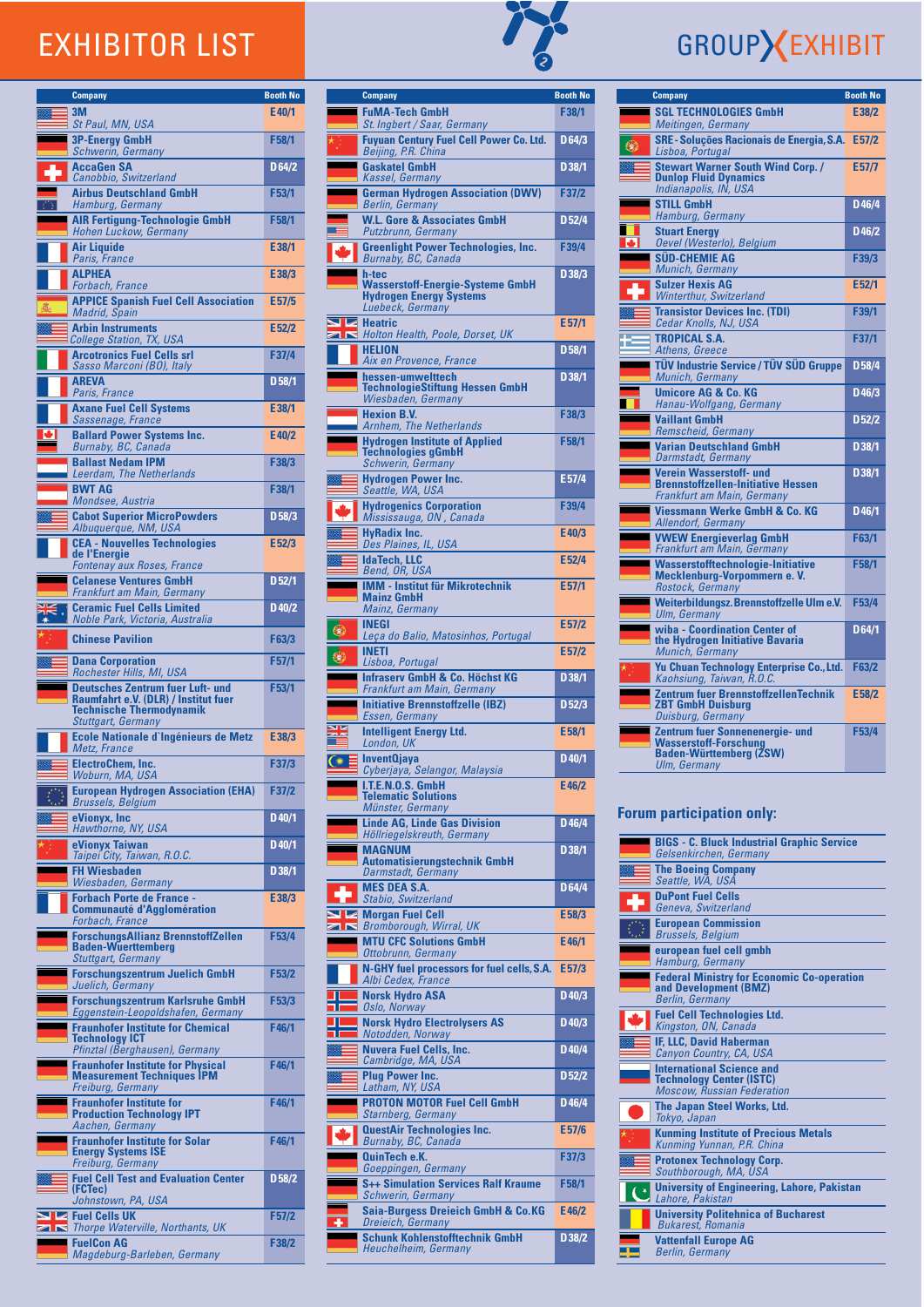## **FORUM PROGRAMME Arno A. Evers FAIR-PR Arno A. Evers FAIR-PR**

|            | <b>Monday, April 19</b>                                                                                                                                                                                   | <b>Tuesday, April 20</b>                                                                                                                                                                                               | <b>Wednesday, April 21</b>                                                                                                                                                                                      |
|------------|-----------------------------------------------------------------------------------------------------------------------------------------------------------------------------------------------------------|------------------------------------------------------------------------------------------------------------------------------------------------------------------------------------------------------------------------|-----------------------------------------------------------------------------------------------------------------------------------------------------------------------------------------------------------------|
|            | <b>Opening Press Conference:</b><br>10:00 am Team Arno A. Evers FAIR-PR                                                                                                                                   | <b>Vattenfall Europe AG</b><br>Dr. Oliver Weinmann<br>Opportunities for CO <sub>2</sub> free generation<br>of hydrogen                                                                                                 | <b>TÜV Industrie Service, TÜV SÜD Gruppe</b><br>Dipl.-Ing. Ralf Szamer, Project Manager<br>Hydrogen / Fuel Cells<br>Safety is manageable - with TUV SUD                                                         |
| $10:20$ am | George Lagios, President TROPICAL S.A.<br>Uwe Küter, CEO, h-tec - Hydrogen Energy Systems<br>t.b.d.<br>Arno A. Evers, Arno A. Evers FAIR-PR                                                               | <b>Cabot Superior MicroPowders</b><br>Greg Romney, General Manager, ECM&CS<br><b>Material Concepts for Hydrogen Economy</b>                                                                                            | <b>German Hydrogen Association (DWV)</b><br>Eberhard Behrend, Member of the Board of DWV<br>Hydrogen and the DWV - two success stories                                                                          |
| $10:40$ am | <b>Press Conference:</b><br>Inititative Brennstoffzelle (IBZ)<br>Prof. Dr.-Ing. Christian P. Beckervordersandforth<br>Director of Ruhrgas Aktiengesellschaft, Essen                                       | <b>Dana Corporation</b><br><b>Brian Cheadle, Director, Fuel Cell Products</b><br><b>Fuel Cell Components and Subsystems</b>                                                                                            | <b>Fraunhofer IPM</b><br>Dr. Annette Braun, Marketing<br><b>Measurement Technologies for Fuel Cells</b>                                                                                                         |
| $11:00$ am | <b>Hydrogenics Corporation</b><br>Mark Kammerer, Manager - Sales & Business<br><i>Development / Hydrogenics' current Activities,</i><br>latest Accomplishments and Goals for 2004                         | <b>Fraunhofer ISE</b><br><b>Ulf Groos, Marketing</b><br><b>Hydrogen Generation and Portable Fuel Cells</b><br>for the Market                                                                                           | eVionyx, Inc.<br>Dr. Sadeg M. Faris, Chairman and CEO<br><b>Harvesting Metal Fuels</b>                                                                                                                          |
| $11:20$ am | <b>Press Conference: Vaillant GmbH</b><br>Kai Klinder, Head of Marketing and Sales for<br>Fuel Cells / Field-test with domestic Fuel Cell<br><b>Heating Appliances</b>                                    | <b>Norsk Hydro ASA</b><br>Ivar Hexeberg, Vice President,<br><b>Head of Hydro Hydrogen</b><br>Wind and Hydrogen? A pioneer power project!                                                                               | <b>Forschungszentrum Karlsruhe GmbH</b><br>Dr. Thomas Jordan<br><b>Safety Aspects of the</b><br><b>Future Hydrogen Economics</b>                                                                                |
| $11:40$ am | <b>Ballard Power Systems Inc.</b><br>André Martin, Managing Director Europe and<br><b>Transportation Programs</b><br>Fuel Cells for backup power applications                                             | <b>Greenlight Power Technologies, Inc.</b><br>Jeff Plato, Director, Sales & Marketing<br>Maximizing Test Equipment Utilization                                                                                         | <b>Stewart Warner South Wind Corp./Dunlop Fluid</b><br><b>Dynamics</b> / Paul Matthews, Global Business Devel-<br>opment Manager / Advances in Heat Manage-<br>ment of Fuel Cell and Hydrogen Reforming Systems |
| 12:00 pm   | <b>Linde AG</b><br><b>Linde Gas Division</b><br>Joachim Wolf<br>Elements of a Hydrogen Infrastructure                                                                                                     | <b>Intelligent Energy Ltd.</b><br><b>Dennis Hayter, Managing Director</b><br><b>Commercial Achievements and Progress in PEM</b><br><b>System Development and Market Deployment</b>                                     | <b>Plug Power Inc.</b><br><b>Richard Romer, Director of Sales</b><br><b>Backup Power in Europe</b>                                                                                                              |
| 12:20 pm   | <b>Nuvera Fuel Cells</b><br>Francesco Fiore, Business Development Manager<br>H2e <sup>™</sup> : a rugged fuel cell engine for industrial<br>vehicles and equipment                                        | <b>Celanese Ventures GmbH</b><br>Dr. Jürgen Pawlik<br>High temperature membrane electrode<br>assembly Celtec <sup>®</sup>                                                                                              | <b>TDI-Transistor Devices, Inc.</b><br>John M. Carroll, Pres.-Dynaload & AC Power Syst.<br>Divisions / Use of Loads in the Testing of Fuel Cells<br>& various Power Solutions for Fuel Cell Applications        |
| 12:40 pm   | <b>Press Conference:</b><br>european fuel cell gmbh<br>Dipl. Ing. Thomas Winkelmann, Product Manager<br><b>Product Development Strategy</b>                                                               | <b>European Commission</b><br>Dr. Franz Xaver Söldner, European Commission,<br>Directorate General for Energy and Transport<br>European Hydrogen & Fuel Cell Technology Platform                                       | H.I.A.T.g GmbH<br>Dr. Bernd Rohland, Scientific Chair HIAT<br><b>Novel Electrodes for DMFC</b>                                                                                                                  |
| $01:00$ pm | h-tec GmbH<br>Dipl.-Phys. Uwe Küter, CEO<br><b>Electrolyzers and Fuel Cells for Markets</b>                                                                                                               | <b>Round Table:</b><br><b>Fuel Cells for Commercial Airplanes</b><br>• David Daggett, The Boeing Company,<br>• Dipl.-Ing. Werner Rothammer                                                                             | <b>Round Table:</b><br><b>Cooperation with P.R. China</b><br>• Erich Stather, State Secretary<br><b>Federal Ministry for Economic Cooperation</b>                                                               |
| $01:20$ pm | <b>HELION</b><br><b>Thomas Nietsch</b><br>PEMFCs for anaerobic power generation and<br>synergies for stationary applications                                                                              | <b>Airbus Deutschland GmbH</b><br>• Dr. Rudolf Henne, German Aerospace Center<br>(DLR) Institute of Technical Thermodynamics<br>• Moderator: Ulrich Walter, Arno A. Evers FAIR-PR                                      | and Development (BMZ), Berlin, Germany<br>$\bullet$ t.b.d.<br>• Moderator: Ulrich Walter, Arno A. Evers FAIR-PR                                                                                                 |
| $01:40$ pm | <b>Ceramic Fuel Cells Limited</b><br>Dr. Karl Foger, CTO<br>Development of Micro-Combined Heat and<br>Power systems based on Solid Oxide Fuel Cells                                                       | Deutsches Zentrum fuer Luft- und Raumfahrt e.V.<br>(DLR) - Institut fuer Technische Thermodynamik<br><b>Erich Guelzow / Early Detection of Degradation &amp;</b><br><b>Malfunctions in Technical Fuel Cell Systems</b> | <b>DuPont Fuel Cells</b><br>Jean-Marc Tixhon, Business Manager Europe,<br>MEA, Global Business Manager DMFC Fuel Cells<br><b>Advancement of Fuel Cells in Europe</b>                                            |
| $02:00$ pm | Saia-Burgess Dreieich GmbH & Co. KG<br>Ulrich-Michael Dismer, Market Segment Manager<br><b>Energy Controls / Intelligent communication gateway</b><br>for remote managing of decentralised power stations | <b>IdaTech, LLC</b><br>Claude H. Duss, President and CEO<br><b>Idatech Approach to Solution</b>                                                                                                                        | <b>ZBT Duisburg</b><br>Prof. Angelika Heinzel, CEO<br><b>Components for APU Systems</b>                                                                                                                         |
| $02:20$ pm | <b>Fuyuan Century Fuel Cell Power Co. Ltd.</b><br><b>Lang Zhong, Marketing Director</b><br>Combining to share opportunities<br>and resources worldwide                                                    | <b>MTU CFC Solutions GmbH</b><br><b>Michael Bode, President and CEO</b><br>Field experience and business perspectives<br>with the HotModule                                                                            | <b>Schunk Kohlenstofftechnik</b><br>Sven Bornbaum, Development Fuel Cell Components<br>Further developments on molded bipolar plates<br>with high degree of functional integration                              |
| $02:40$ pm | <b>Norsk Hydro Electrolysers AS</b><br>Andres Cloumann, Head of Sales / Marketing<br>World's leading Hydrogen Electrolysers                                                                               | <b>Umicore AG &amp; Co. KG</b><br>Dr. Roland Burmeister, VP Marketing, Sales &<br>Applied Technology / UMICORE - from mining &<br>metals to battery & fuel cell technology                                             | <b>TROPICAL S.A.</b><br>George Lagios, President<br>Fuel Cell projects in cooperation with<br>universities and institutes in Greece                                                                             |
| $03:00$ pm | <b>Forschungszentrum Juelich GmbH</b><br>Dr. Robert Steinberger-Wilckens<br>Progress in fuel cell development in<br>Research Center Jülich                                                                | <b>The Boeing Company</b><br>David Daggett, ATF Techn. Leader, Energy &<br><b>Emissions, Product Development Commercial</b><br>Airplanes / Fuel Cell APU for Commercial Aircraft                                       | <b>ZSW Baden-Wuerttemberg</b><br>Dr. rer. nat. Ludwig Joerissen, Head of Depart-<br>ment, Electrochemical Hydrogen Technology<br>Manufactoring of PEM Fuel Cells-next steps at ZSW                              |
| 03:20 pm   | <b>Air Liquide</b><br>Aurélien Leon<br><b>Hydrogen Marketing</b>                                                                                                                                          | <b>Axane Fuel Cell Systems</b><br><b>Philippe Paulmier, Marketing and Sales Manager</b><br><b>EVOPAC</b> - The AXANE new product line                                                                                  | 3M<br>Dr. Michael M. Lynn, Manager,<br><b>Fuel Cell Components Program</b><br><b>Product update for Fuel Cell Industry</b>                                                                                      |
| $03:40$ pm | <b>Viessmann Werke GmbH &amp; Co. KG</b><br>Dr. Peter Britz, Projectmanager Fuel Cell<br><b>PEM-Fuel Cell for Residential Applications</b>                                                                | <b>Stuart Energy Europe</b><br>Dr. Hugo Vandenborre, Chairman of the Board<br>Stuart Energy / Hydrogen fueling stations<br>based on IMET technology for the CUTE project                                               | <b>I.T.E.N.O.S. GmbH - Telematic Solutions</b><br><b>Thomas Prinz, Account Manag. Telematic Solutions</b><br>New IT platform Energy4. Net for connection of<br>different decentralized power systems            |
| 04:00 pm   | <b>Heatric</b><br>Mark Kirby, Design Engineer<br><b>Heatric Industrial Micro-Channel Devices -</b><br>The Logical Scale-Up Choice                                                                         | <b>Sulzer Hexis AG</b><br>Dr. Harald Raak, Chemical Engineer, Head of<br>Marketing & Sales / SOFC for Single Family<br>Homes - Status Report and next steps                                                            | <b>W.L. Gore &amp; Associates GmbH</b><br>Peter Hertel, Sales & Business Develop. Europe<br>Advanced components to enable<br>fuel cell commerzialisation                                                        |
| 04:20 pm   | <b>SRE - Soluções Racionais de Energia</b><br>Rui Neto, Development Manager<br><b>SRE's first products</b>                                                                                                | <b>HyRadix Inc.</b><br>David Cepla, VP, Business Development<br>Distributed Hydrogen Generation                                                                                                                        | <b>INETI</b><br>Carmen M. Rangel,<br><b>Head-Electrochemistry of Materials Unit</b><br><b>Challenges in Fuel Cells and Hydrogen</b>                                                                             |
| 04:40 pm   | <b>PROTON MOTOR Fuel Cell GmbH / STILL GmbH</b><br>Felix Heidelberg, Man. Director PROTON MOTOR<br>Fuel Cell / Norbert Pfeiffer, Memb. Management<br>Board STILL / Fuel Cell driven fork lift trucks      | The Japan Steel Works, Ltd.<br>Hiroyuki Tokushige, Deputy General Manager<br><b>Duesseldorf Office</b><br><b>Hydrogen Storage with Metal Hydrides</b>                                                                  | <b>David Haberman IF, LLC</b><br>David Haberman<br>The success of international partnerships<br>in Hydrogen                                                                                                     |
|            |                                                                                                                                                                                                           |                                                                                                                                                                                                                        |                                                                                                                                                                                                                 |